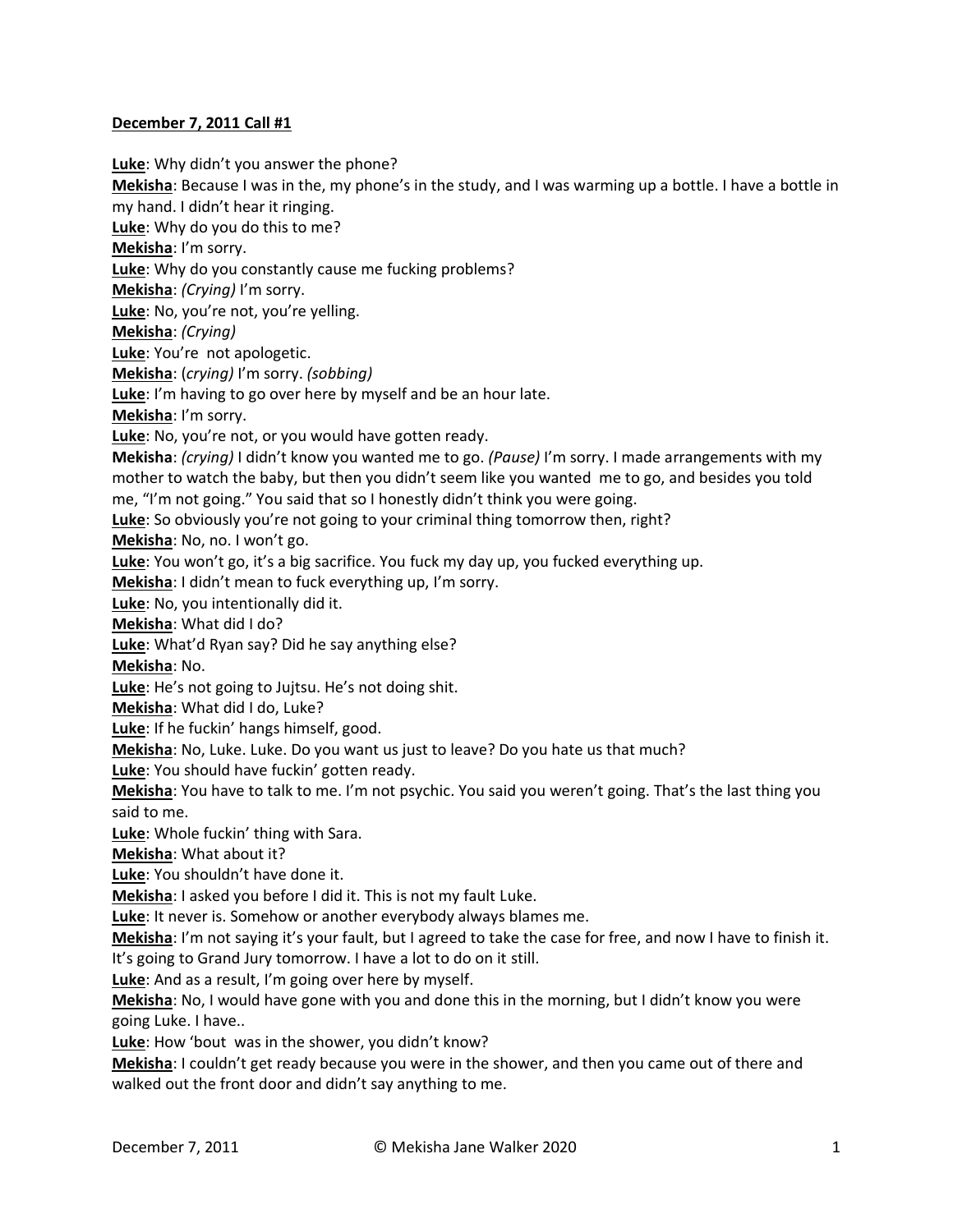**Luke**: You could have taken the baby. All I'm saying is there are all opportunities that you could have made overtures, but you didn't because this is what you wanted to happen.

**Mekisha**: No, I didn't know you wanted me to go. I thought you were mad at me. I didn't, well, well why would you want me to go with you then. I'm so confused, Luke, I'm so confused. I'm so confused. Why can't you just tell me what you want me to do? I can't guess. I didn't, I didn't know I was supposed to get ready. I didn't know.

*Long pause*

**Luke**: Alrighty. Alright.

**Mekisha**: Please don't be made at me.

**Luke**: Uh, it's not a point of being mad. It's beyond that.

**Mekisha**: So, you meant what you said then? You, you want me to leave?

**Luke**: I would be tickled pink if you'd leave, but you won't.

**Mekisha**: I have to find a place to go. *(Pause)* But if that's what you want, I'll leave. *(Pause)* Do you want me to leave tonight?

**Luke**: I don't give a shit. You want me to not come home? *(Pause)* Huh?

**Mekisha**: Well, if you….

**Luke**: You don't really care. You don't care either.

**Mekisha**: I…

*(Baby crying in the background)*

**Luke**: I can't believe I'm on my way over here by myself.

**Mekisha**: Are you having anxiety about it?

**Luke**: No, I'm mad.

**Mekisha**: Well, maybe in the future you'll communicate. I didn't know that I was supposed to go. I didn't even know it was tonight.

*(Pause)*

**Luke**: I told you, you just, you didn't write it down. You've done many things like this to me before and it's always my fault. I, I cannot, I was reading it out to you, telling you all the different things.

**Mekisha**: And I had a baby in my hand. You could have written it down for me like I asked you to do. **Luke**: You, I don't recall that.

**Mekisha**: Ok, well…

**Luke**: Once again, once again it's always my fault. I, everything is always my fault.

**Mekisha**: No, it's my fault. It's my fault. I'm sorry.

**Luke**: No, it's clearly mine. You're quick to point out.

**Mekisha**: I'm sorry, it's my fault. I should have written it down the minute you told me and made sure that I was ready to go.

**Luke**: No. No, if you'd wanted to, you would have done that, you would have noted, you would have taken note.

**Mekisha**: Well I'm sure you can find a better trophy wife to go to events with you than me.

**Luke**: So, you gonna leave?

**Mekisha**: I'll do whatever you want me to. I would rather leave on a weekend than a school night. **Luke**: Why?

**Mekisha**: Because the, it's gonna be hard with the baby to pack up stuff. Formula and everything. So, I would rather leave on the weekend, so, why don't you go stay someplace for two days and then I'll pack up this weekend and I'll talk to Stacey about moving out.

*(Pause)*

**Luke**: Is that what you want?

**Mekisha**: I think it's probably best. You don't, you don't love me anymore.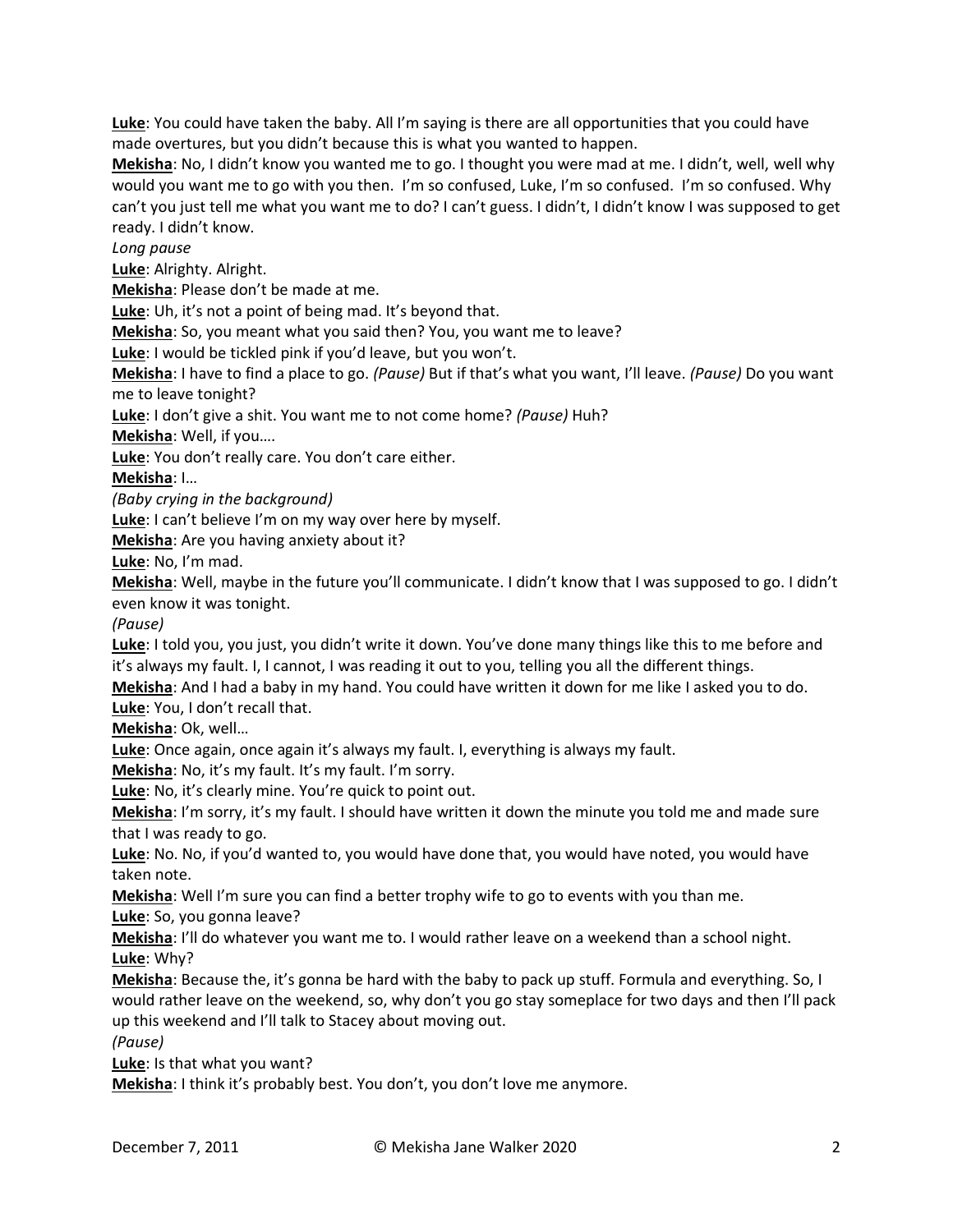**Luke**: K. Alright. If you really cared you'd already, you would have taken a shower and came and met me over here.

**Mekisha**: I'm, I'm, it's almost 7-o'clock Luke. By the time I got ready and got Grace over to my mother's, it would be 8:30.

**Luke**: Wait, which it… it all goes to the… showing what... It's 6:30. All I'm saying is that it just goes to show that at no point do you seek to try and make this right.

**Mekisha**: Try to make it right? I, I'm, I make it right by appearing with you in public and then everything's gonna be ok? Cause it's not. You're, you're verbally abusive, you're physically abusive. It's not gonna be okay, Luke.

**Luke**: So you, you're telling me I'm verbally abusive, that I'm physic..so what you're really saying is that you want me to kill everybody. That's what you're saying.

**Mekisha**: No Luke, that's not what I'm saying.

**Luke**: Yeah, that's what you're saying.

**Mekisha**: I'm saying you hurt my feelings.

**Luke**: No. That's not what you just said. I, I, I mean even you understand that's not what you just said. You didn't just say Luke you hurt my feelings.

**Mekisha**: Well that's what I meant to say.

**Luke**: No, you said I was physically abusive. No, you said what you meant to say.

**Mekisha**: No.

**Luke**: Those aren't even close.

**Mekisha**: Luke.

**Luke**: Those are not close.

**Mekisha**: Look, do you want me to go get ready. I'll go get ready right now. We're wasting all this time talking on the phone. I'll go get ready right now.

**Luke**: You said I'm verbally and physically abusive. That's what you just said.

**Mekisha**: Okay, well sometimes thing come out wrong, sometime things come out wrong. You do hurt my feelings. You called me stupid earlier.

**Luke**: Where today did I, was I going to hurt you? I was mad. I wasn't going to touch you. I was going to throw the fuckin' laptop.

**Mekisha**: OK, I'm sorry. OK.

**Luke**: When was I physically abusive?

**Mekisha**: You weren't. You weren't.

**Luke**: I wasn't. Of course, I wasn't.

Mekisha: You weren't, Luke. Look, instead of wasting this time talking, I'll, I'll go get ready right now, okay?

**Luke**: You don't care.

**Mekisha**: I do care. But we've been on the phone for a really long time and I could go get ready. **Luke**: I don't think you really want to.

**Mekisha**: I do. I wanted to go. I told you in the kitchen this afternoon I wanted to go.

**Luke**: Well. Oh well.

**Mekisha**: What does that mean?

**Luke**: Oh well. Actions speak louder than words.

**Mekisha**: I don't even know where it is, Luke.

**Luke**: Really? Shut up. Of course, you know where it's at.

**Mekisha**: ummm.

**Luke**: It's at the Reliant Center. Same place it was last year.

**Mekisha**: Ok, well how am I supposed to know they booked the same place they did last year. I mean… **Luke**: Good judgment. Common sense.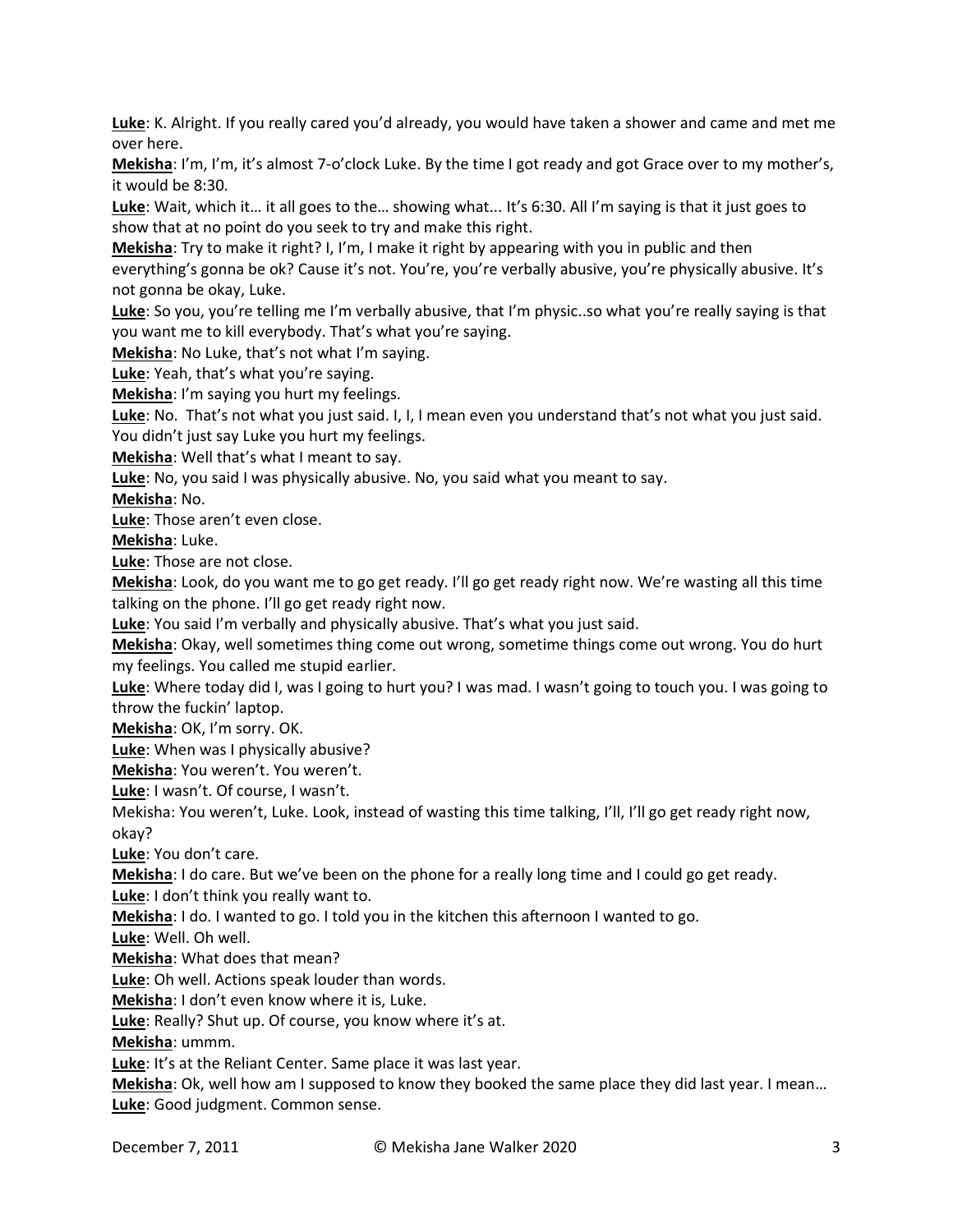**Mekisha**: OK

**Luke**: Deductive logic.

**Mekisha**: Alright, so I go 610 like I'm going to Astroworld. What exit do I take?

Luke: It's too late. You don't wanna go. It, it's too late. You wouldn't be there like you said until probably 7:45. I don't even wanna go. The only reason I'm going is out of principle.

**Mekisha**: What do you mean?

**Luke**: that you knew that I wanted to go.

**Mekisha**: I wanted to go too. I told you in the kitchen I wanted to go. And that's why mom offered to babysit because I said I didn't know it was tonight, I wanted to go. *Hello?*

**Luke**: Yeah. Oh well.

**Mekisha**: I'm sorry. *(Pause)* Luke, I'll come right now.

**Luke**: What?

**Mekisha**: I'll come right now.

**Luke**: There's no way, you don't have time.

**Mekisha**: *Sigh.*

**Luke**: It will take you an hour and a half to get ready and drop the kid off and then get here.

**Mekisha**: The kid?

**Luke**: Yeah, the baby. *(Pause)* It will take you too long.

**Mekisha**: I'm sorry.

**Luke**: No. You're not. You're sorry of all this stuff that's happened, but…*(Pause)* You haven't spoken to Ryan at all, huh?

**Mekisha**: Yeah, he's in the living room with the baby.

**Luke**: He sure has fucked me off. He and I will never be the same. We'll never be right.

**Mekisha**: Luke, all he did was scream cause we were fighting. He didn't do anything wrong. You act like he took sides or something.

**Luke**: He shrieked, and the things he said.

**Mekisha**: He said what? He said, "You want me to leave?" and you said "Yes."

**Luke**: And he said, said that he's mad. What, there's nowhere for him to be mad.

**Mekisha**: He is allowed to feel emotion.

**Luke**: Whatever. You know it's pretty pathetic when you're taking up for the kid and you're always fucking with him.

**Mekisha**: Well…

**Luke**: I don't care anymore. I don't care anymore. Everything's true. I mean he is fucked up and I told him the truth. He is fucked. He doesn't have a shot.

**Mekisha**: So, what, you're just not gonna love him anymore?

**Luke**: No, I'm just, I'm not gonna do anyth…I don't give a shit. It is what it is.

**Mekisha**: Alright, so you want me to move to Wavecrest, and what do you want him to do? Do want him to go live with Debbie?

**Luke**: I don't…you wanna move to Wavecrest, move to Wavecrest. I don't care, I'll file, you want me to file the papers tomorrow, I'll file them tomorrow.

**Mekisha**: Ok

**Luke**: Is that what you want? I think that's what you do want deep down. Is that what you want? **Mekisha**: I think it's what you want. It's probably, it's probably best.

**Luke**: You think?

**Mekisha**: You're not happy.

**Luke**: Ok

**Mekisha**: If you were happy, you would have said honey please get ready so we can go to the Christmas party together, and instead…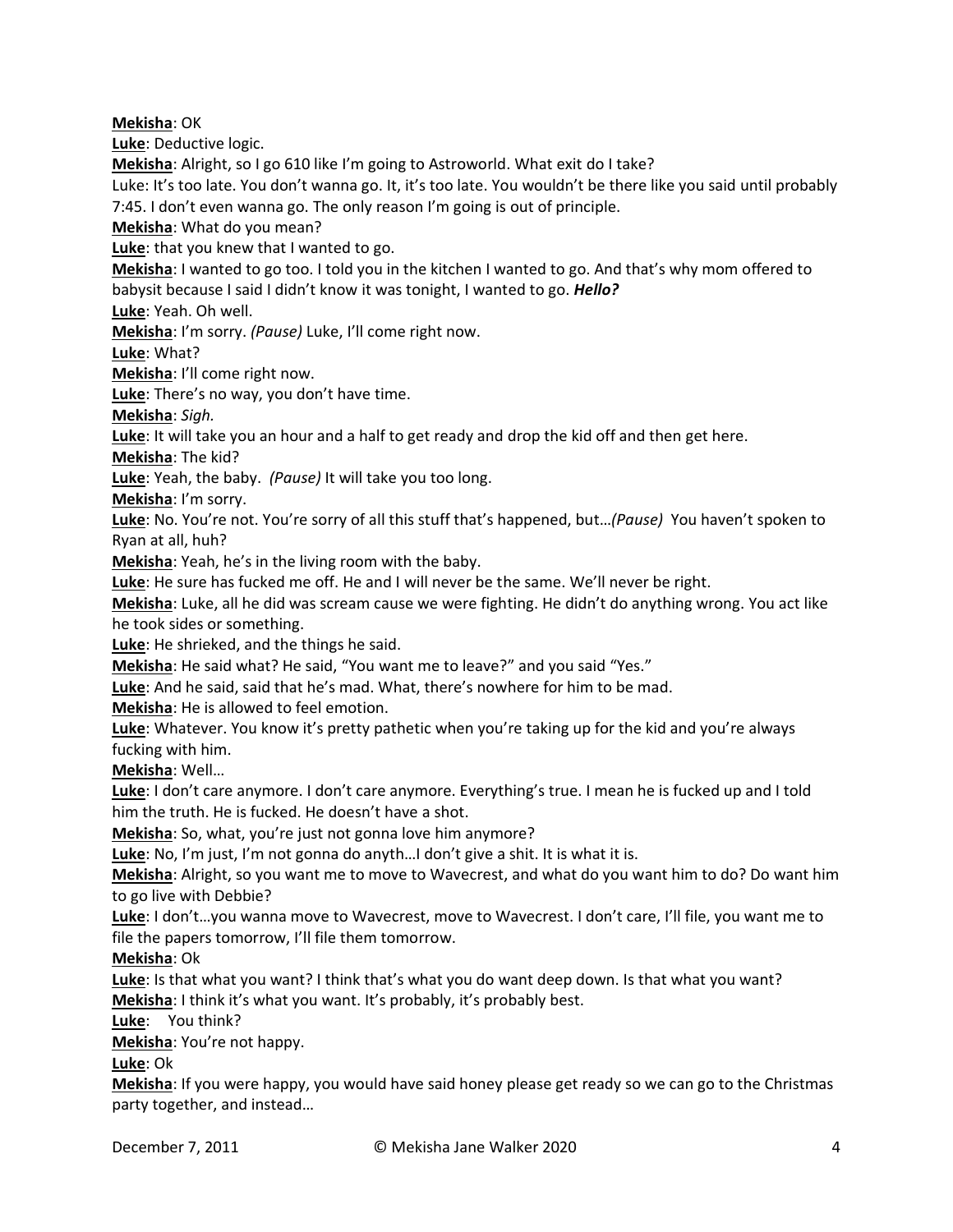**Luke**: We're beyond that.

**Mekisha**: You expected me to read your mind and then you tore out of the house without speaking to me. I didn't even know you'd left until the front door slammed. There's no communication on your end. **Luke**: You know this thing started between 5:30 and 6, so it started at, you know, 6 technically, I guess. **Mekisha**: Well no, I didn't.

**Luke**: Yeah and I'm, I'm not even close, traffic's terrible, so I'm not gonna get there until 7, 6:45, I'm not gonna get there till 7:15.

**Mekisha**: Well it was still hoppin' last year, so it'll, you'll…

**Luke**: Was it?

**Mekisha**: Yeah, it was.

**Luke**: I don't, I don't even remember. What was it like?

**Mekisha**: It was very crowded and busy and there was good food and good drinks. It was fun.

**Luke**: I honestly thought maybe you were taking a shower and that you were gonna try and come. *(Pause)*

**Mekisha**: Well, I mean if you had said something to me before you had stormed out of the house I may had but, I mean I got the impression from the way you left that you didn't want anything to do with me. *(Pause)*

**Luke**: So, you, uh, you aren't gonna go to your think tomorrow, right? You fucked my evening up so obviously you're not going to yours tomorrow, right?

**Mekisha**: Right. I'm not gonna go.

**Luke**: You promise?

**Mekisha**: Yes.

**Luke**: Or do you get to fuck my evening up but you still get to go to yours?

**Mekisha**: I said I'm not going.

**Luke**: Yeah.

**Mekisha**: I'm not going.

**Luke**: You know I think you want a, you do want a divorce. I really do.

**Mekisha**: Why are you doing this, Luke?

**Luke**: I, I'm pretty sure you do. I'm pretty sure you do.

**Mekisha**: You're the one that came in here earlier and told me that you wanted a divorce, and I started crying, and you had no sympathy for me. And now you're telling me I'm the one who wants one. I'm just really confused by your inconsistency and you telling me how I feel when you have no idea how I feel **Luke**: But your unwillingness, your willingness to get one says all that needs to be said.

**Mekisha**: Well what am I supposed to do? I mean, you saw me in the hallway. I was literally down on my knees begging you. I was on my knees, and what good does that do me? None. So, I mean, I, I literally beg, but it doesn't make a difference. I mean you're either gonna love me or you aren't, and if you don't, then you need to divorce me.

**Luke**: Alright. Talk to you later.

**Mekisha**: Are you gonna come home tonight?

**Luke**: Um, I imagine, I mean, am I not supposed to? Should you want me not too?

**Mekisha**: Well I thought you said you weren't.

**Luke**: What do you think I should do? Come home or no, not come home?

**Mekisha**: Well, I'll talk to Stacey and see if she is willing to let me move in over there sometime soon, and, um, we can, we can take it from there. And then I'll be out of your hair.

**Luke**: So that's what you want.

**Mekisha**: Well, I just make you so angry.

**Luke**: As I make you angry, I guess, right?

**Mekisha**: I love you, Luke. But I'm…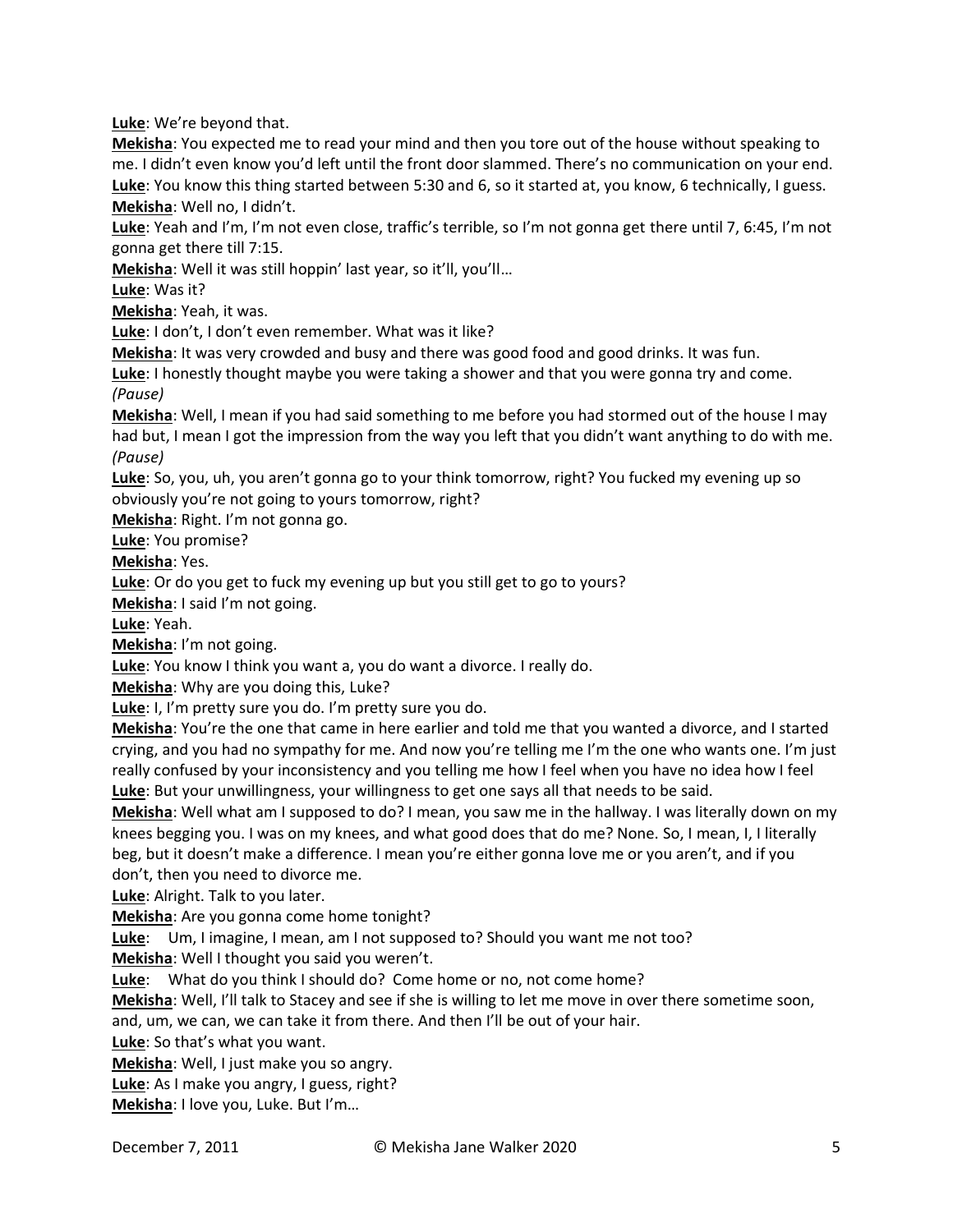**Luke**: So why are we, so why…

**Mekisha**: I'm scared of you.

**Luke**: Are you?

**Mekisha**: Yes. Yes. I'm afraid you're gonna break my stuff like you have in the past and hurt me like you have in the past, and I don't want Grace to be in the middle of it. I don't wanna to raise her like that. Look what happened to Ryan today. He was in the middle of all that. He doesn't need to see that.

**Luke**: You're gonna take him I assume, right?

**Mekisha**: Well you don't want him.

**Luke**: Yeah, I don't. I don't, I mean, I love him but...

**Mekisha**: Well…

**Luke**: I don't have any use for, it's the way that he acts.

**Mekisha**: I know, I will, and then that way you can be a complete and total bachelor and do what you need to do.

**Luke**: I don't want, I don't care about that. That's not desirable to me.

**Mekisha**: Well, I think once you get back into, you know, fuckin' whores like you used to, um… **Luke**: I'm old, I'm too old for that now.

**Mekisha**: Well, I think you'll figure out a way and it'll all be okay for ya.

**Luke**: I don't think so. That's not really who I am.

**Mekisha**: Oh, *(laughs)* really?

**Luke**: Yeah, it's not who I am.

**Mekisha**: OK, well, I mean you, um, had more than you can count so I don't see how you can say that, but anyway.

**Luke**: Two different things.

**Mekisha**: The fact that you're able to just wash your hands of your own blood is just amazing to me.

**Luke**: I didn't say wash my hands. But not take up for him, defending, make excuses for him. Big difference. Big, big difference.

*Baby crying in background*

**Mekisha**: Well when I answered the phone, I was holding the bottle, and she has been in the other room screaming …

**Luke**: Alright

**Mekisha**: …the whole time I have been on the phone.

**Luke**: Alright.

*End of recording*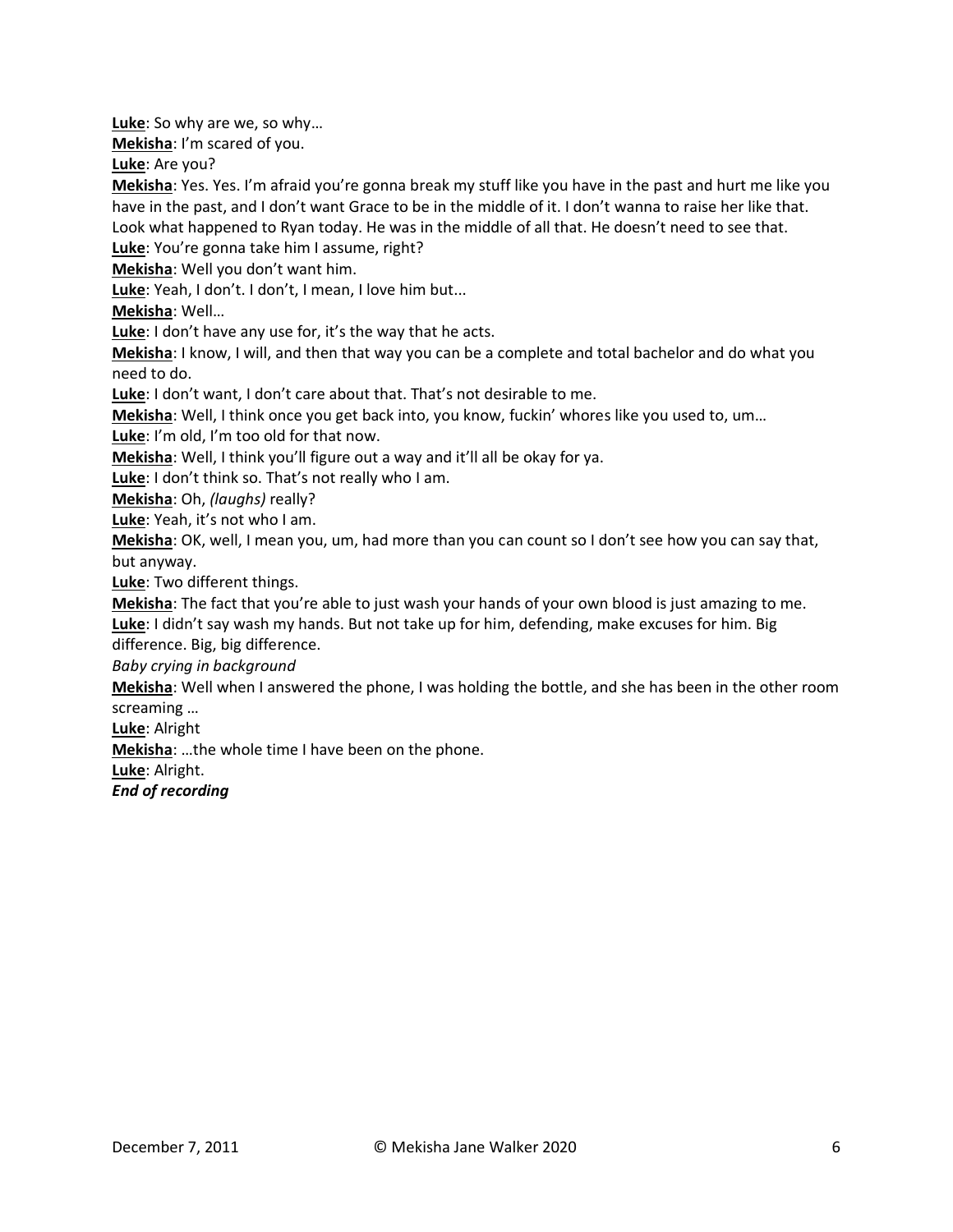## **December 11, 2011 Call #2**

**Luke**: Hello. What? **Mekisha**: I was just checking on you. **Luke**: Why, you don't care about me. **Mekisha**: Yes, I do **Luke**: No, **Mekisha**: Yes **Luke**: No, you don't **Mekisha**: Why do you tell yourself things that you know aren't true. **Luke**: Because you don't care about me. **Mekisha**: That is not true **Luke**: You don't care about me. **Mekisha**: That is not true Luke. I love you. **Luke**: No, you don't. **Mekisha**: Yes, I do. **Luke**: No, you don't. **Mekisha**: Why… **Luke**: If what you do is love, I don't want it. *Pause* **Mekisha**: Oh. So, you really are going to divorce me. **Luke**: No, I'm gonna kill you. **Mekisha**: Luke. Please. Please. I will give you anything you want. Please **Luke**: No, there's nothin' I want. **Mekisha**: Why are you gonna kill me? **Luke**: Fuckin who you are to me. Life disappoints me. You are just one part of it. **Mekisha**: *(Crying)* No Luke, please. **Luke**: Yeah. **Mekisha**: *(Crying)* You promised you wouldn't kill me. **Luke**: No. Oh well. I lied. **Mekisha**: You promised. I've done nothing but be by your side. **Mekisha**: Luke, what has got you all like this today? **Luke**: You. It's all you. **Mekisha**: What happened? Because I didn't get ready to go? **Luke**: Yeah. **Mekisha**: I didn't know you wanted me to go. You got ready, you showered, you left, you slammed the door. I didn't even have a chance to talk to you. You were angry. You didn't communicate what you were thinking to me. **Luke**: What did Ryan say? **Mekisha**: He said, "Where did my dad go" and I said, "I don't know" and he said, "Okay well goodnight, I love you" and I said "I love you, too." **Mekisha**: Sometimes, I don't know that I've upset you until it's too late. I wish you would just tell me when it's happening.

*End of recording*